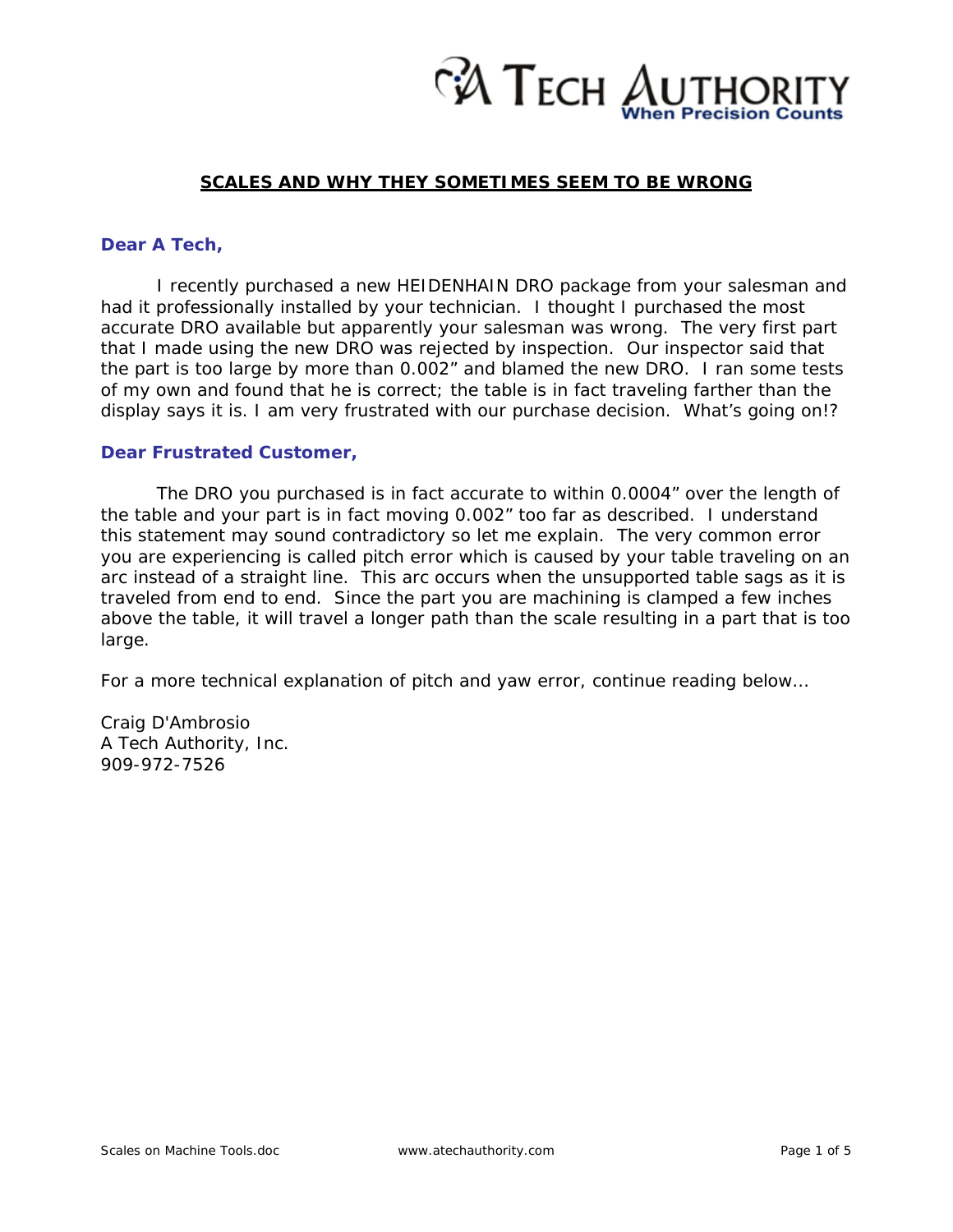

## **DEFECT OF CURVATURE OF TABLE TRAVEL ON MACHINE ACCURACY**

 The geometry of machines is such that a small deviation from a straight-line travel results in a large error of measurement. The errors involved are often very severe and occur regardless of the type of measuring element in use (lead screw, precision scale, laser interferometer, etc.).

 Table errors are by no means limited to old machines with worn or sloppy ways. On machines with overhanging ways – such as the milling machine – large table errors will occur on brand new machines, which are in perfect condition.

 Table errors are transfer errors, which result when transferring from a length reference (precision scale, lead screw, etc.) to scene of action (drill, cutter dial indicator, etc. on workpiece), some distance away.

 Errors due to horizontal offset between the length reference and scene of action are called "yaw" errors; errors due to a vertical offset are "pitch" errors. For example, the lead screw of a machine is at some distance below the scene of action at the workpiece, therefore a pitch error will be involved.

 Only the pitch error will be illustrated. However, the yaw error can be found similarly, and the total error of a given table is the sum of both.

 An ideally perfect table movement is diagrammed on figure 1 below. Since the table moves in a perfectly straight line, the tip of the cutter (or dial indicator), the precision scale, and the lead screw all travel the same length regardless of distance "H" between them.



*FIG.1 – Front view of a perfectly straight table travel – application point of cutter, precision scale and lead screw all travel the same length regardless of separation "H" between them.* 

- *A= The distance travelled by the tip of the cutter B= The distance travelled by the center of the precision scale*
- *C= The distance travelled by the lead screw*
- *H= The difference in height in inches*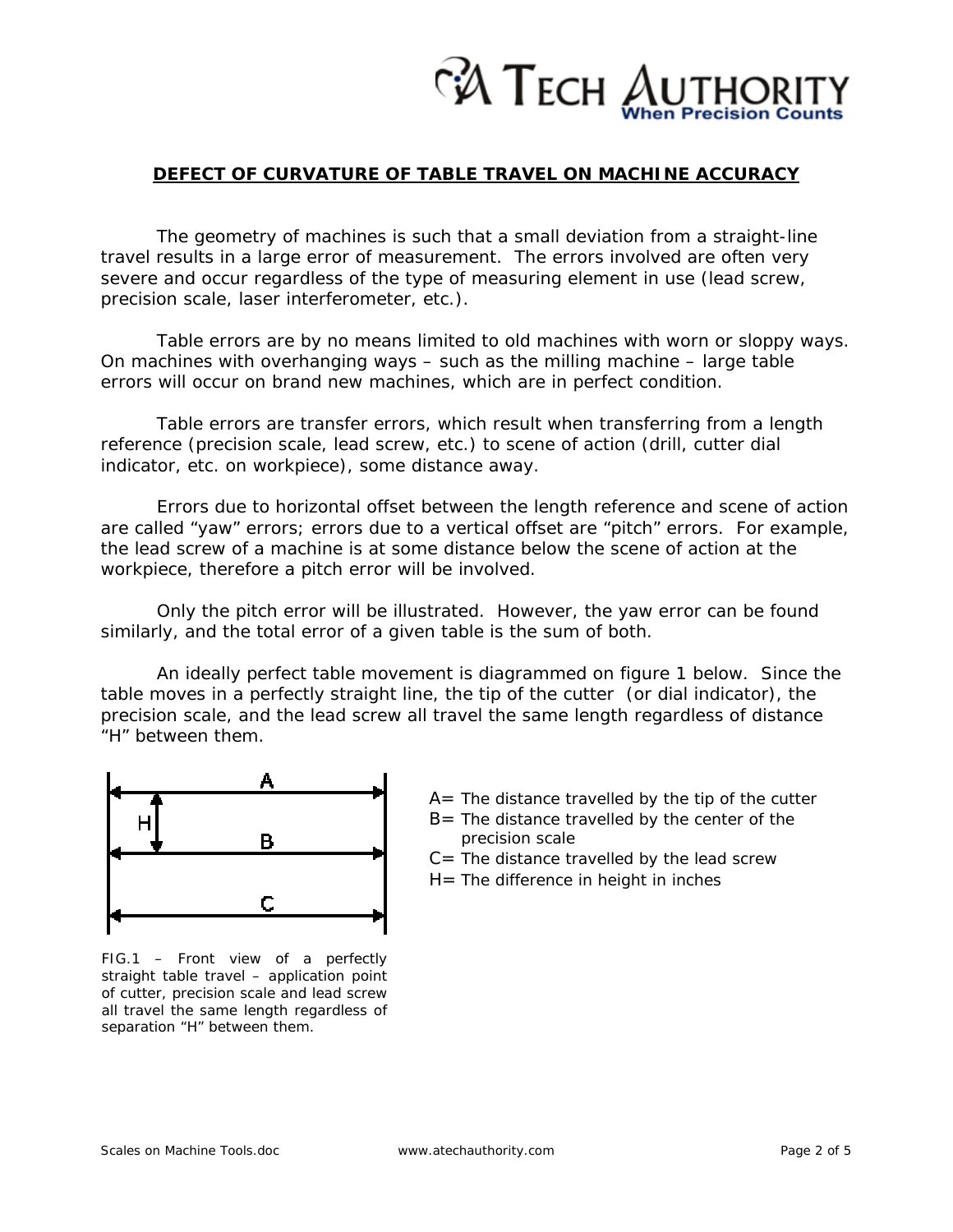

In actuality, the condition shown on Fig.1 is never perfectly realized. At best it could be expected that the deviations from perfection are too small to affect the desired working accuracy on most machines. Experience has shown otherwise.

Table errors can be caused by any of the following factors:

- 1. Ways were not scraped straight enough or lined up well enough when the machine was built
- 2. Sloppy or worn ways on older machines
- 3. Unequal friction on ways causes table to shift slightly sideways as it travels
- 4. Deflection of machine members

Experience has shown that the largest table errors are most always caused by number 4, deflection of machine members. All machines, such as the common milling machine, with tables which are not supported over their full length of travel will have a very severe table error due to deflection. Figure 2 below shows the deflection of the longitudinal travel of a typical milling machine.



*FIG.2 – Curved table travel on machine with overhanging table*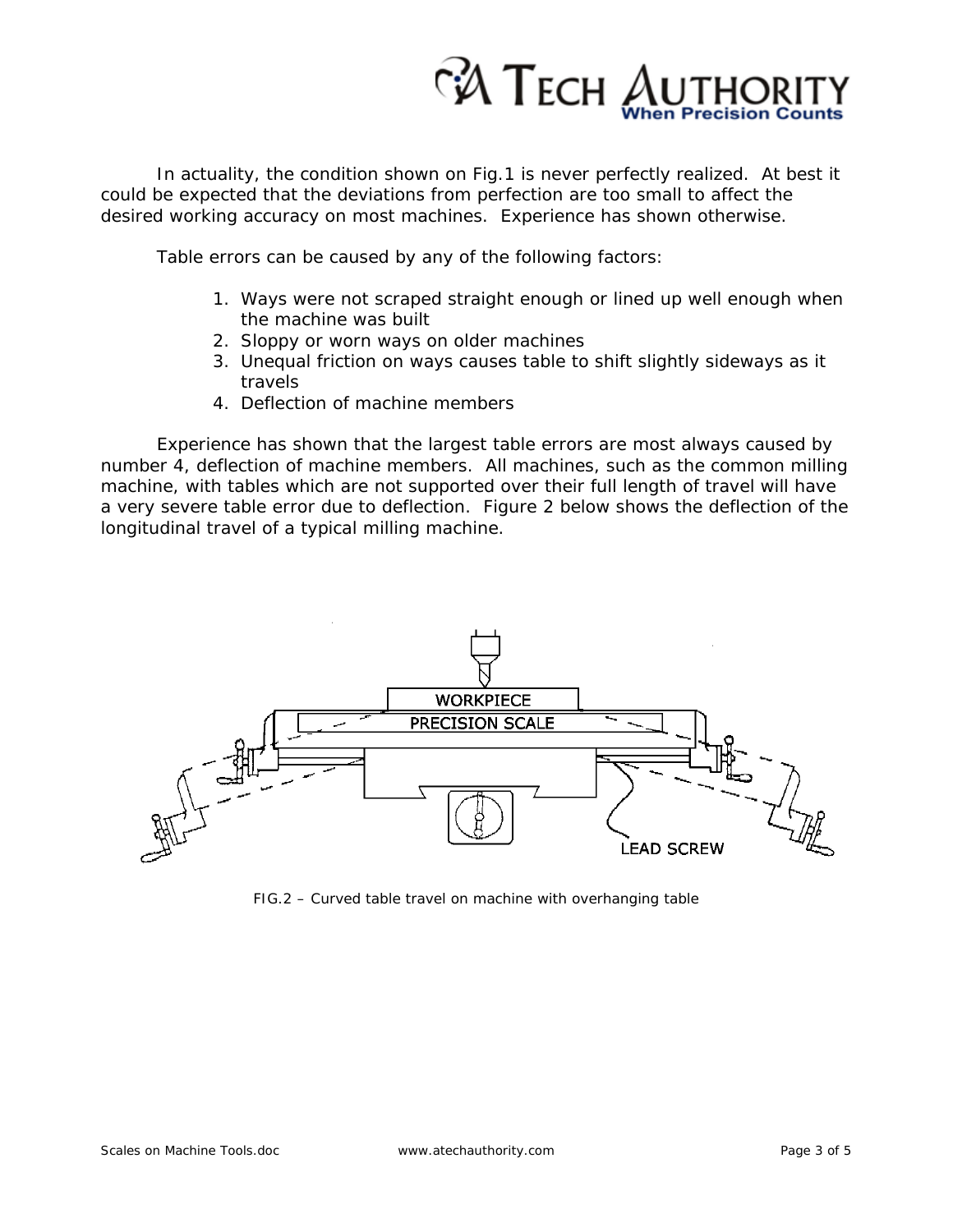

 Due to the unsupported weight, the tables of these machines in actuality move in a slight arc as shown by the diagram on figure 3 below.

travels equals error А B Ċ

Difference in length of

- $A=$  The distance travelled by the tip of the cutter
- B= The distance travelled by the center of the precision scale
- $C=$  The distance travelled by the lead screw
- $H=$  The difference in height in inches
- $\theta$ = The change in the pitch angle of the table as it moved from left to right

*FIG.3 – Front view of a slightly curved table on machines with an overhanging table – e.g. longitudinal table of a knee mill* 

# **SIMPLE TEST**

 This can also be visualized as a rim of a wheel. The error becomes greater as the vertical distance "H" from the length reference to the scene of action, and the total travel (distance from left to right) of the table increases. To prove the validity of this theory for yourself, do the following:

- 1. Set the length standard (i.e. gage blocks, rods, test workpiece) directly on top of the table. Take measurements.
- 2. Increase distance "H" by elevating length standard a few inches above the table surface. Repeat measurements.

This test proves that the table error becomes greater as the distance between the measuring device and the tip of the cutter increases.

 If it where possible to put the measuring device (i.e. scale or lead screw) directly in line, and at the same height as the tip of the cutter MACHINE ERROR WOULD BE ELIMINATED.